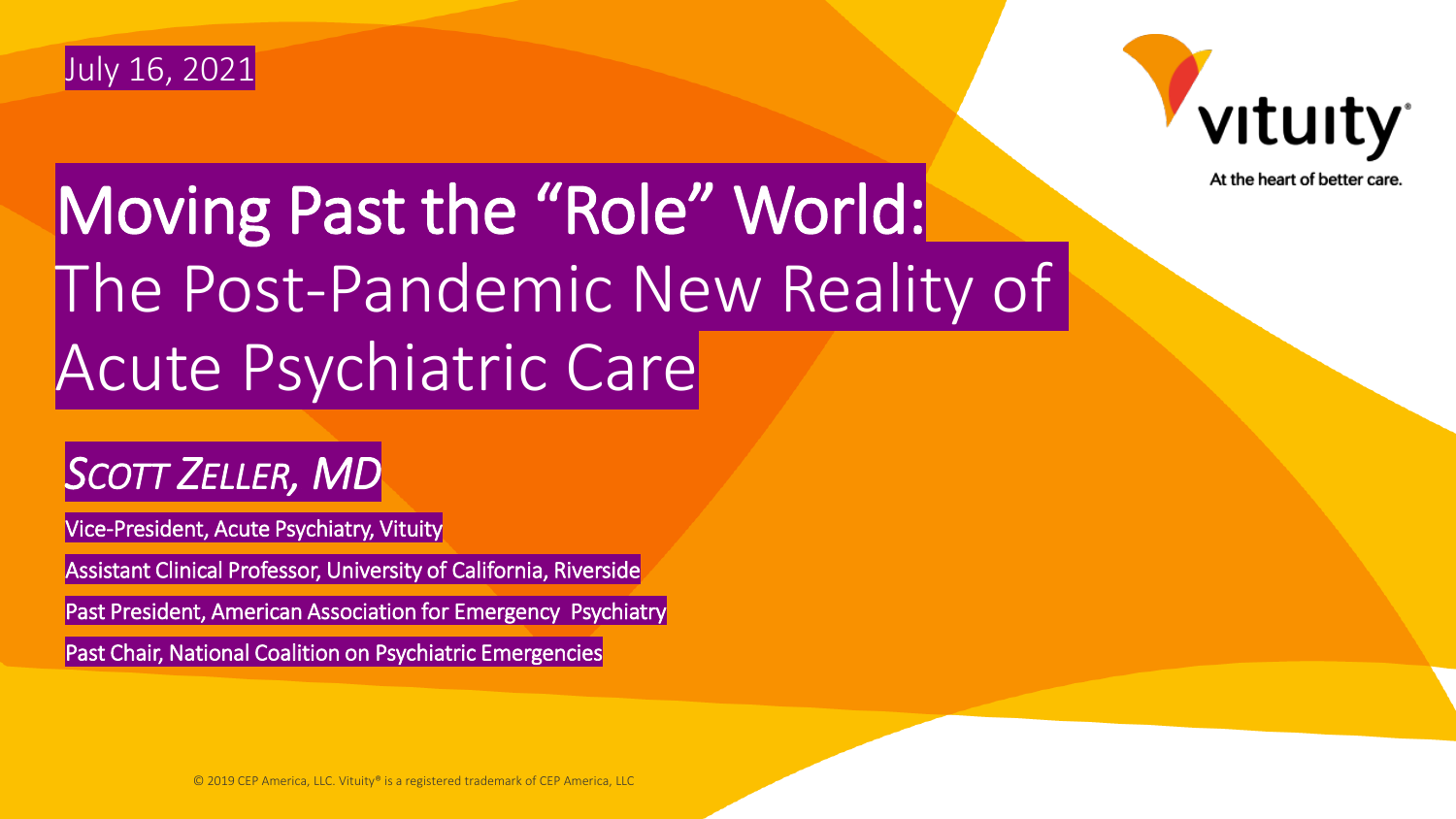## About Me



### **Scott Zeller, MD**

Vice President of Acute Psychiatry, Vituity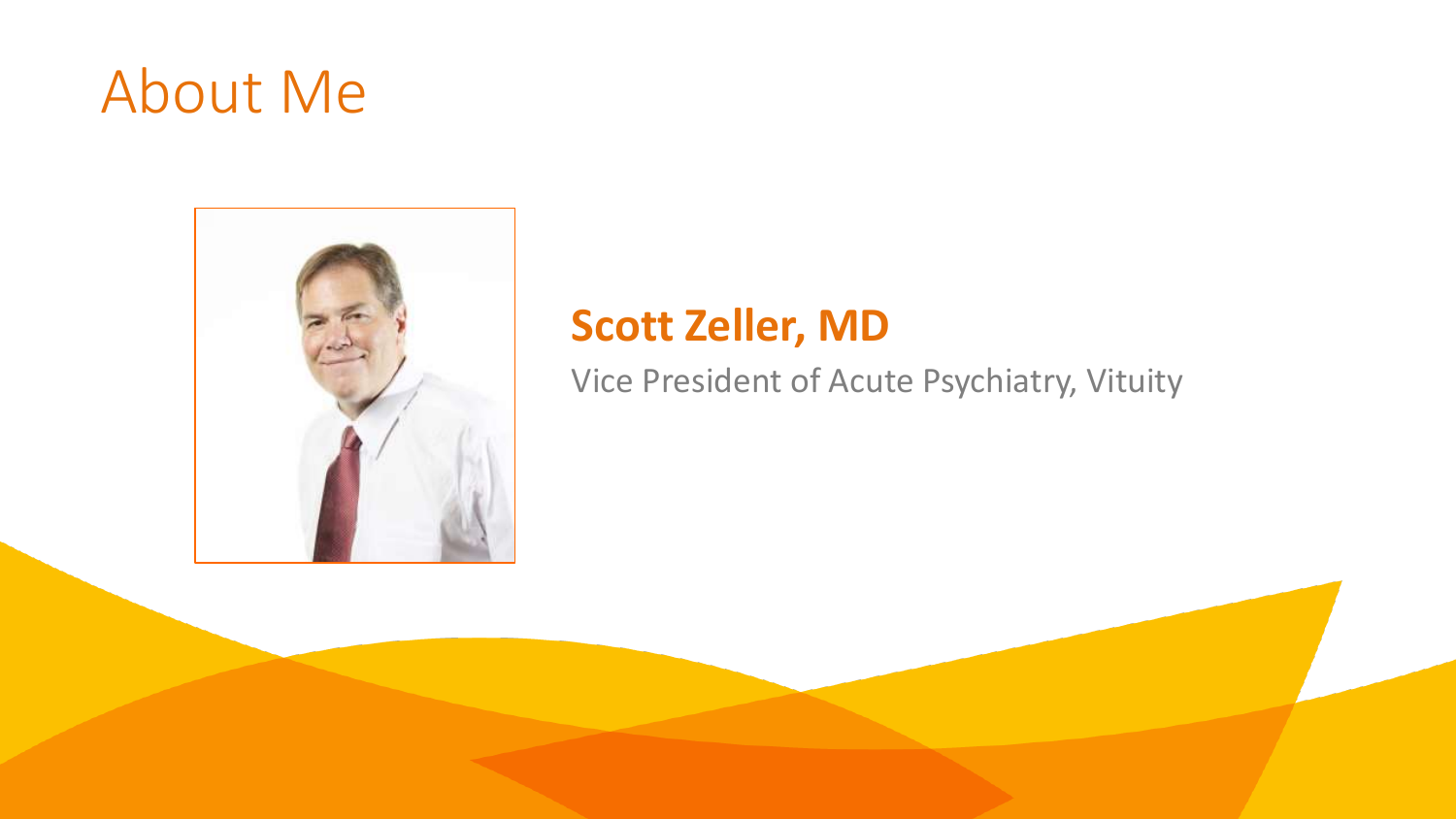### The New Normal for Acute Psychiatry Post-Pandemic

- Greater recognition of the need for provider wellness.
- Shift focus from defining our roles and ourselves by practice location.
- Unprecedented use and acceptance of Telehealth.
- Telehealth provides opportunities to expand access to care for psychiatric patients.
- Innovative Emergency Psychiatry programs could greatly expand Emergency Department capacity.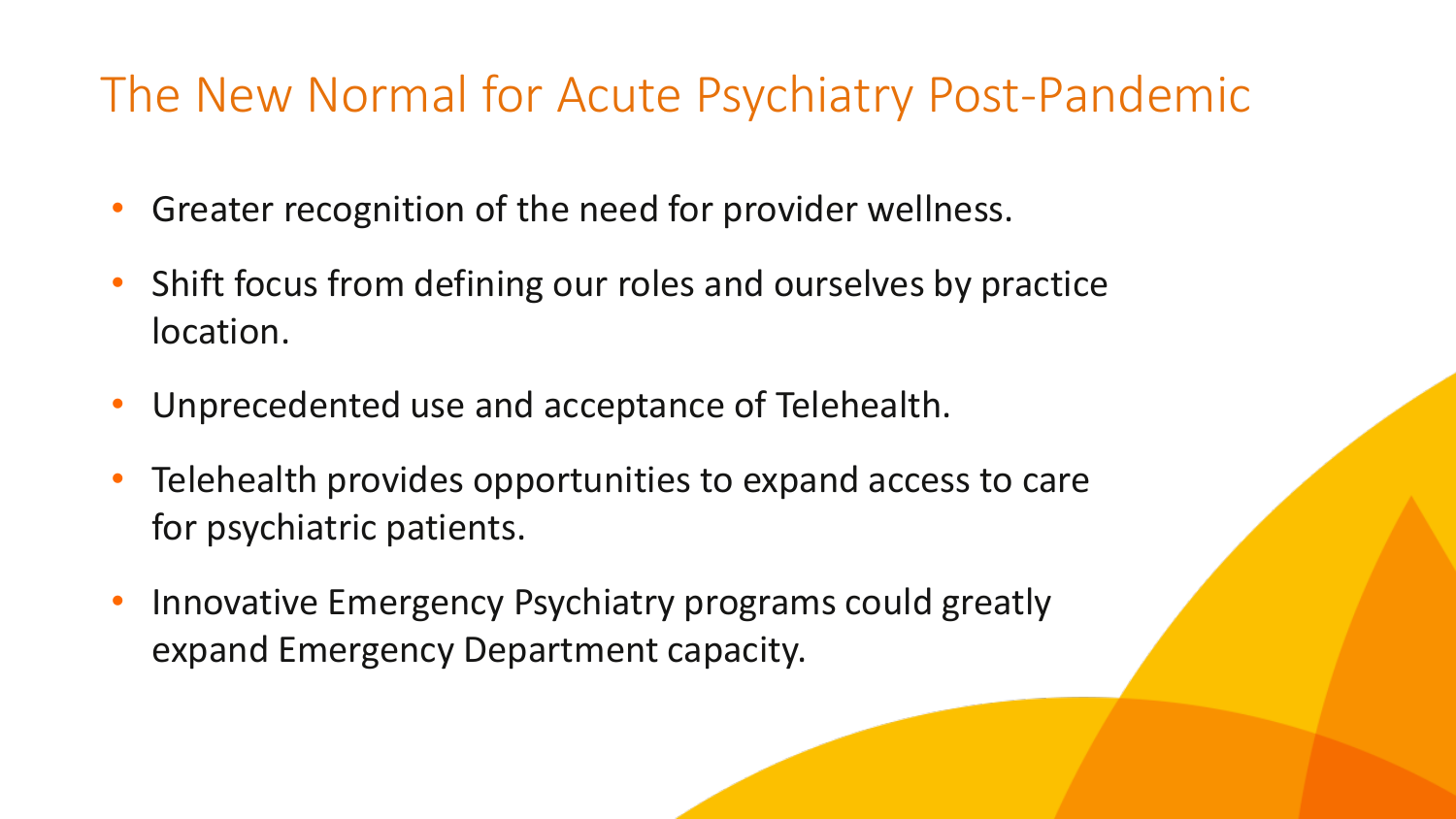## A Stressful Time took its toll…

- Hospital frontline workers across the USA experienced increased symptoms of burnout during the pandemic
- In one study, 74% of surveyed healthcare workers reported high amounts of **distress**,<sup>1</sup> and in another study, almost 50% of respondents reported moderate-to-severe symptoms of **burnout**<sup>2</sup> .
- Because of fears of impacts on licenses and credentialing, many clinical personnel were reluctant to seek help.

1. Schacter et al, Gen Hosp Psychiatry 2020

2. Chor et al, Am J Emerg Med 2020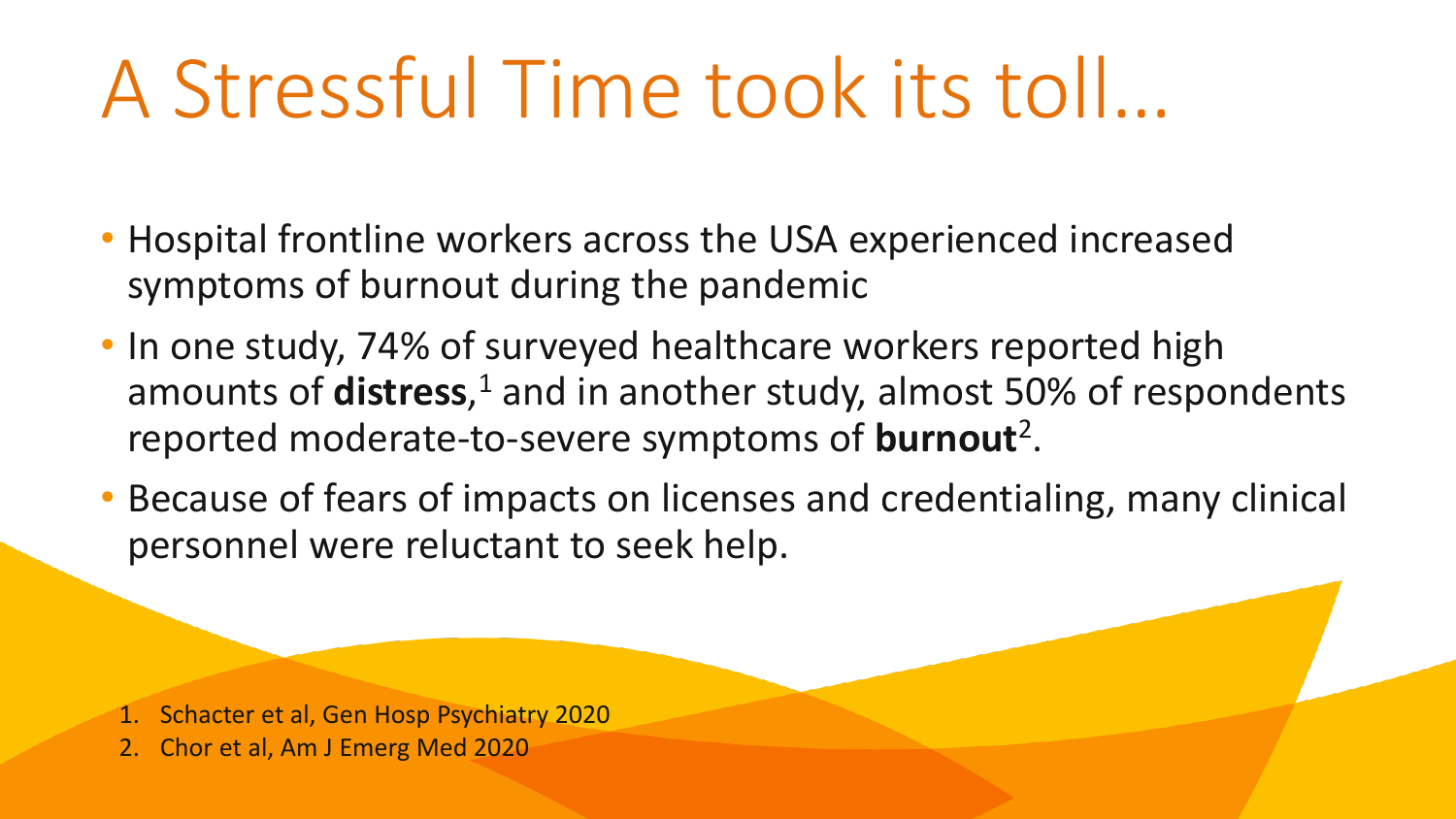## New Focus on Provider Wellness

- Calls to eliminate licensing, credentialing questions on having sought mental health assistance
- Recognition by hospital leadership that clinical staff aren't immune to stressors
- EAP encouragement, sponsored wellness opportunities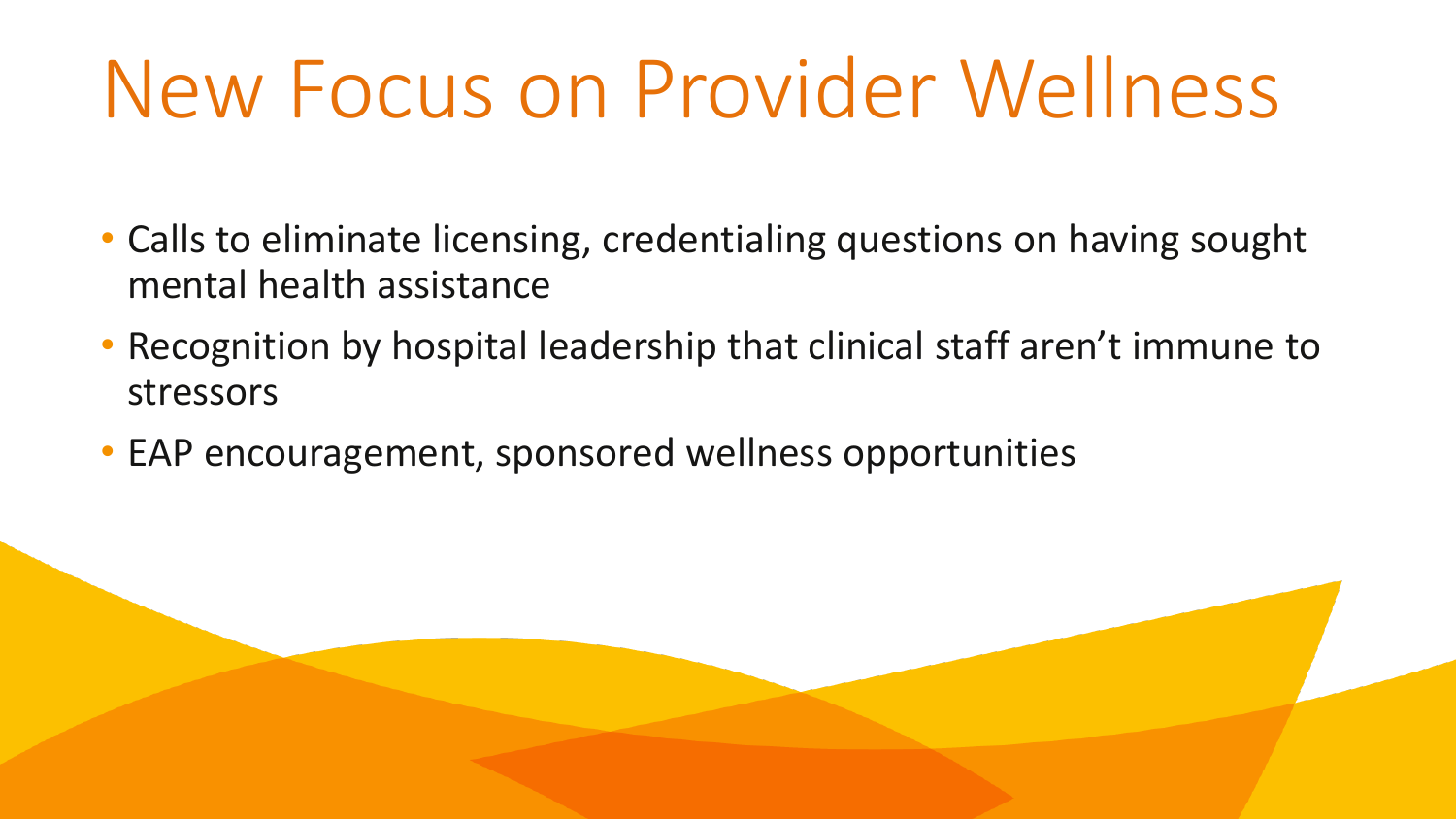## Silver Lining

• One positive development for the care of emergency psychiatric patients during the pandemic was the acceleration of interest and demand for innovative approaches to treat this population in hospital Emergency Departments.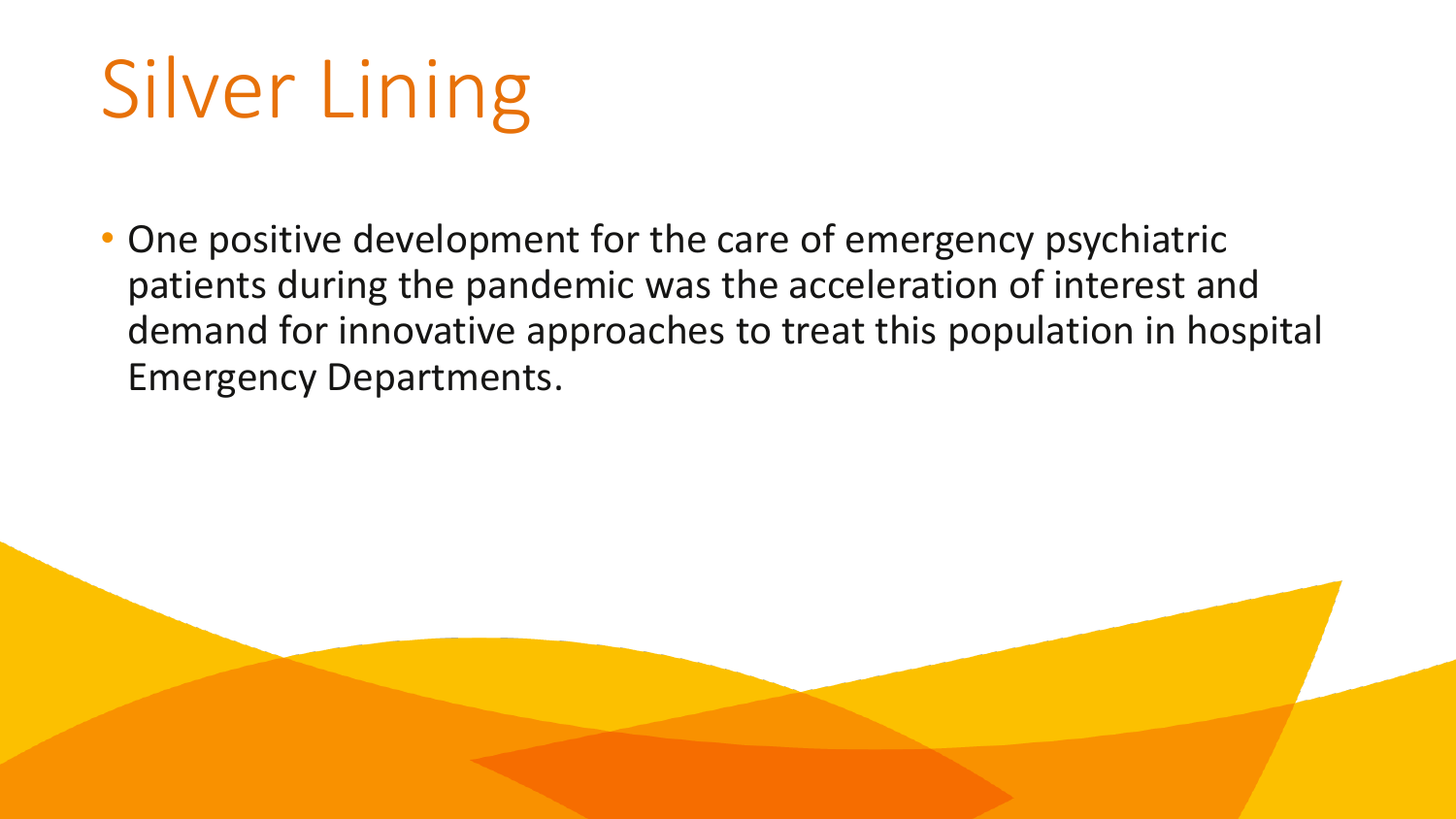## Acute Care, Acute Challenges

**Acute Care Psychiatry's Toughest Challenges**



- Psychiatrist Shortage
- Patient access
- Costs
- ED crowding
- Routing and holds of behavioral health patients in the ED
- Future unknowns preventing in-person treatment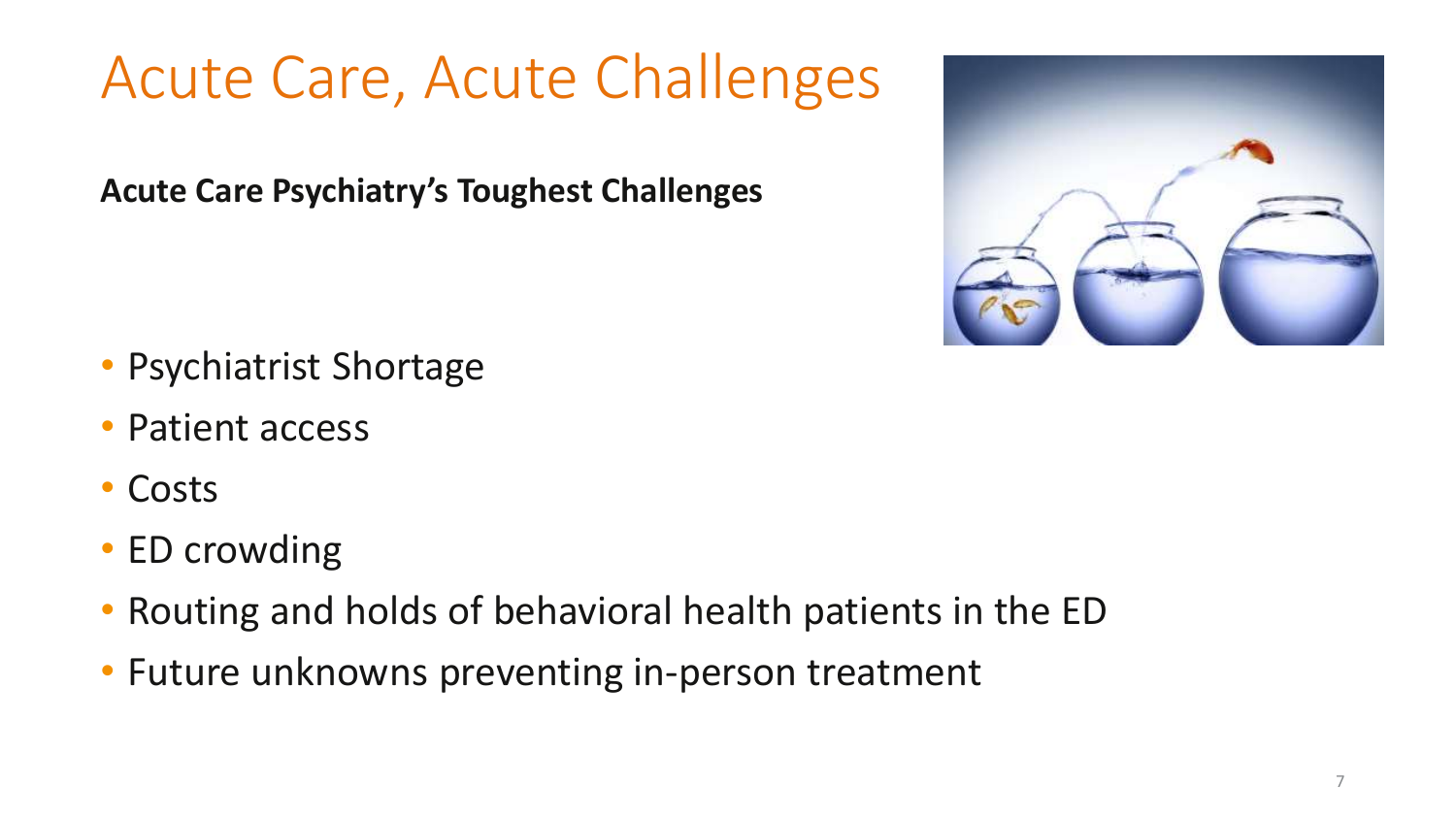

### Prevalence

# **122 – 15% of all COV** • Between 12% - 15% of all emergency department vi

- emergency department visits nationwide are mental-health related
- At least 7 to 8 million emergency psychiatric assessments are made each year in the USA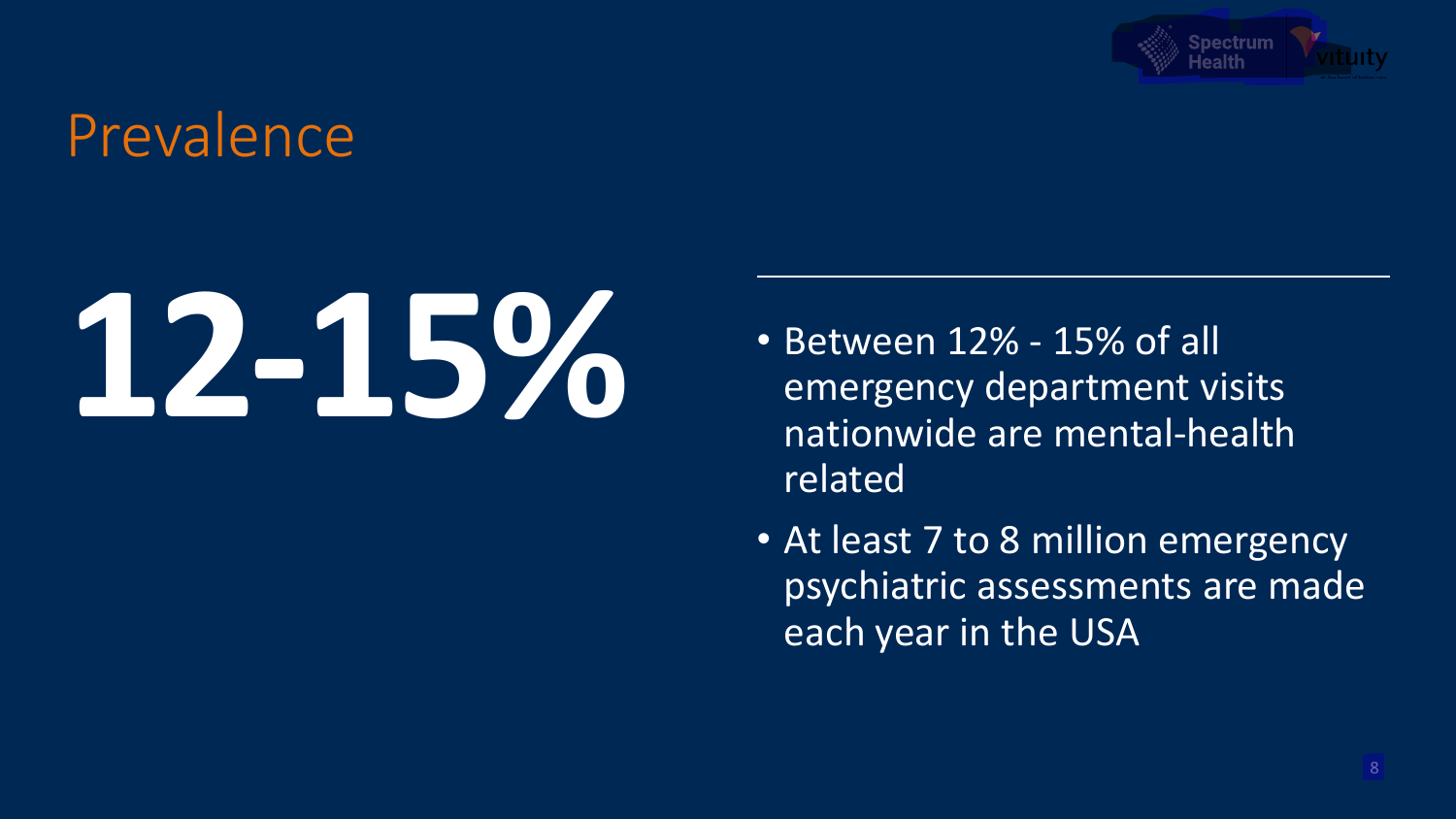## Telehealth regs relaxed during Covid

- New policies allowing wider use of telemedicine during the pandemic opened the door for far more EDs to commence with on-demand emergency telepsychiatry programs, improving access to psychiatric care while also reducing percentages of psychiatric hospitalizations and boarding times. $1,2$
- "Not just for rural settings anymore!"

1. Chen et al. Gen Hosp Psychiatry 2020 2. Whiteside et al. Am J Emerg Med 2020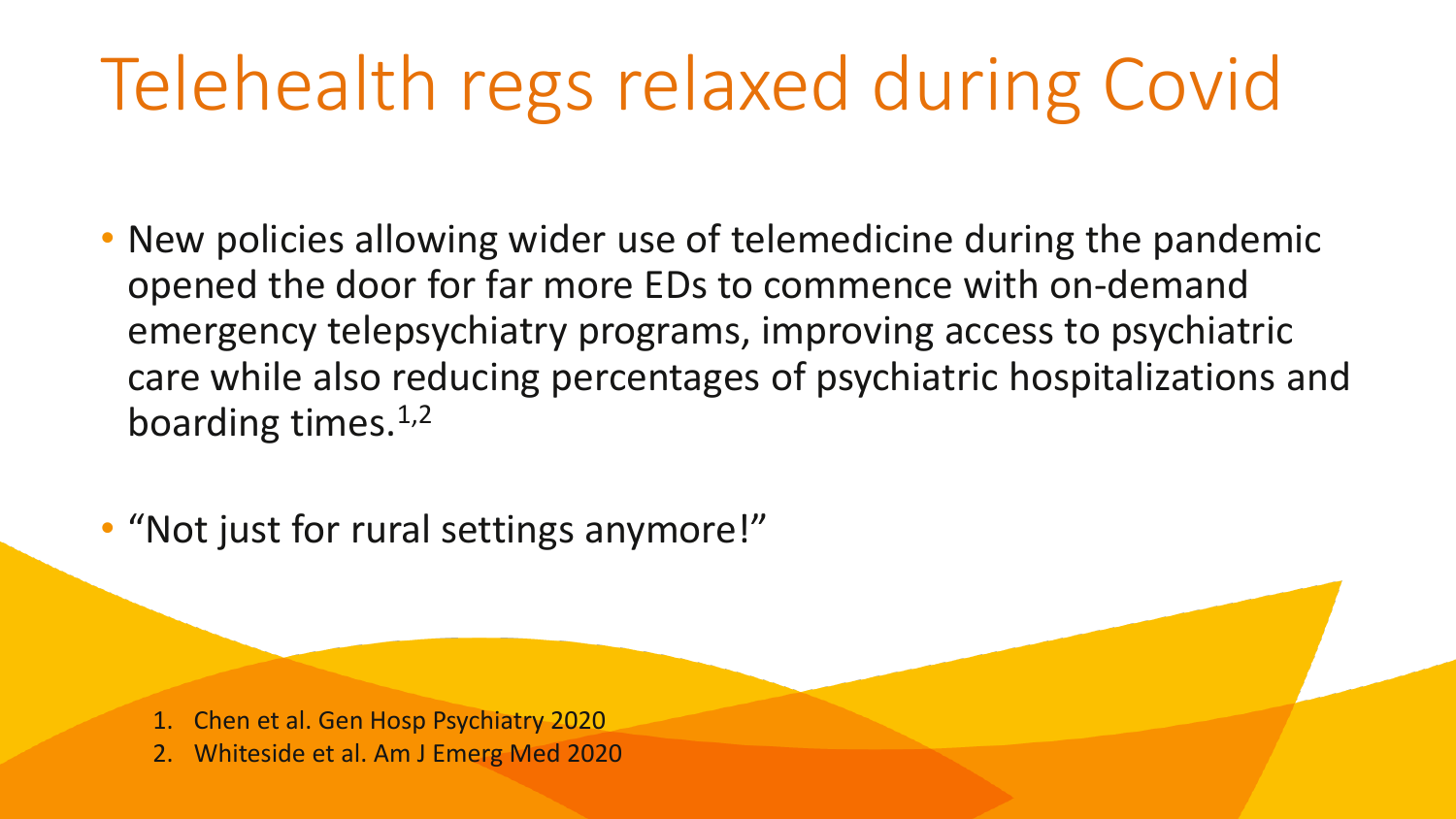## 2020: The Year of Telehealth

**A Seismic Shift to Telehealth Across Our Industry**

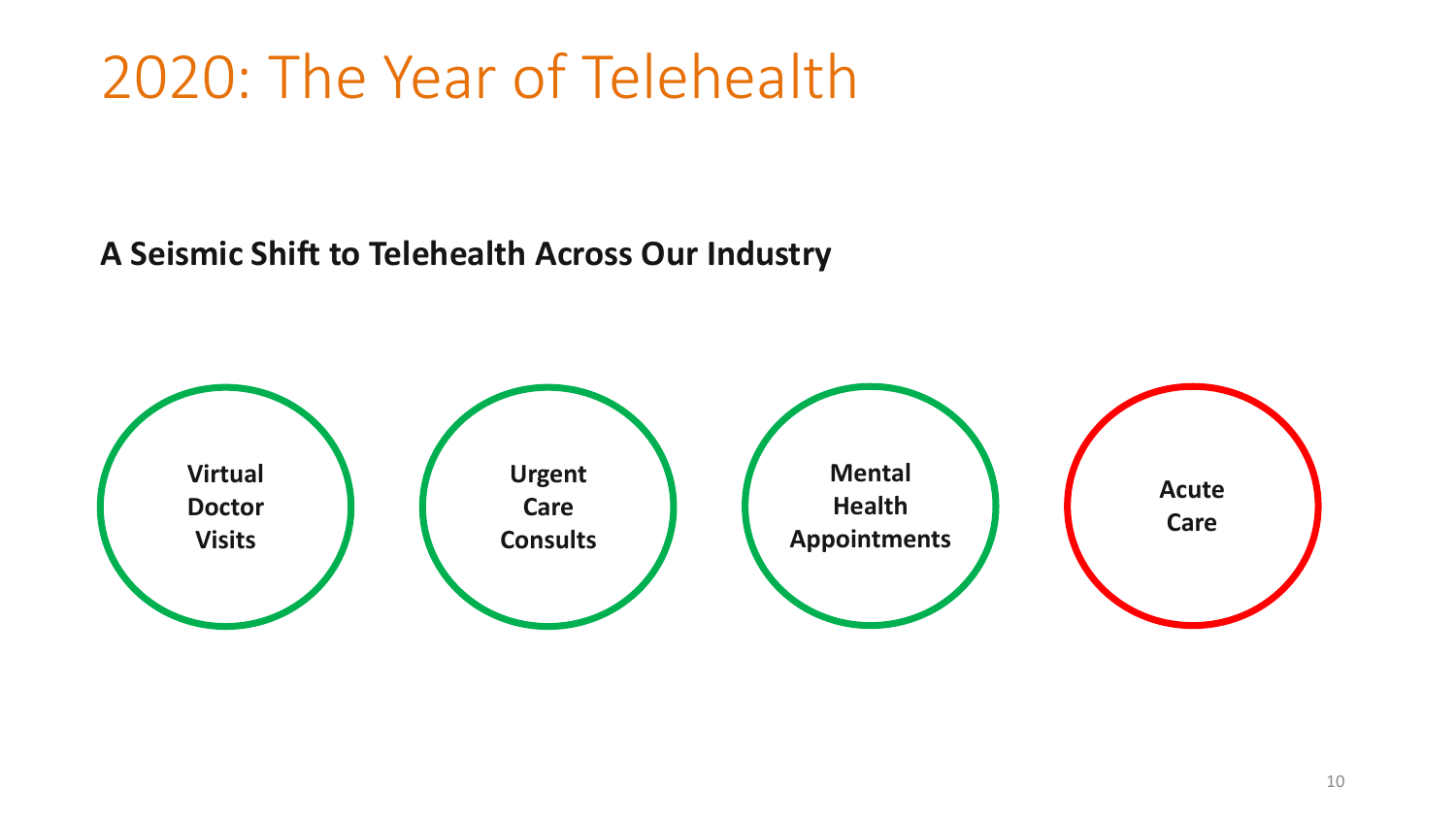### **Improving Care with Telepsych**

**DECREASE Up to** 80% in mental health patients' ED boarding time





**DECREASED** admissions to Inpatient Units and LOS



**IMPROVED** Coordination between psychiatrists and consulting providers



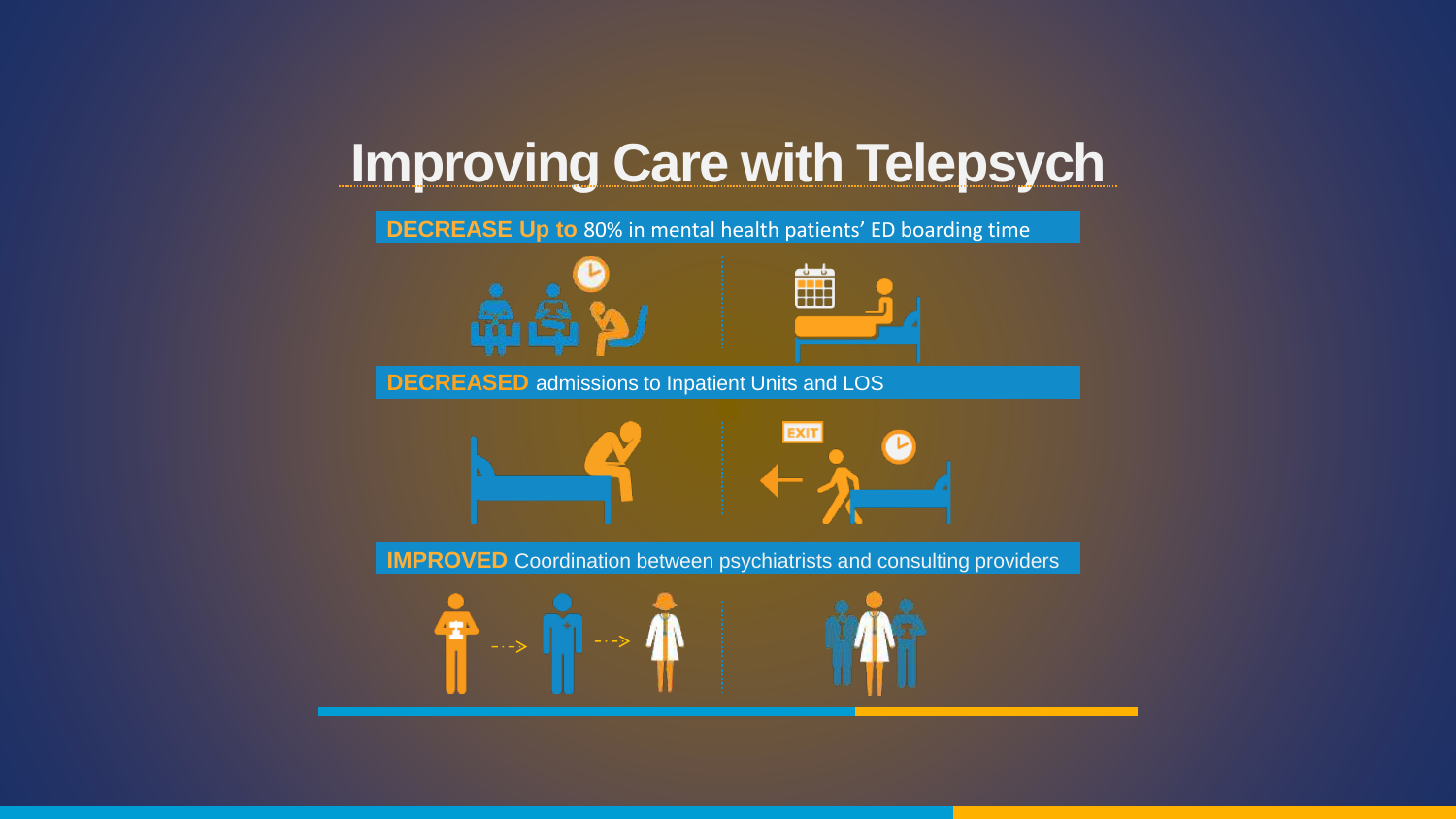## The Next Wave of the Pandemic

• As the nation comes out of the pandemic and lockdowns, there are indications that the next wave of impact for hospitals may be one of dramatically increasing numbers of behavioral health emergency patients presenting to EDs, many of whom delayed seeking assistance previously due to infection concerns.<sup>1,2</sup>

1. A. Joseph, *Stat News*, May 2021 2. R. Whelan, Wall Street Journal, June 2021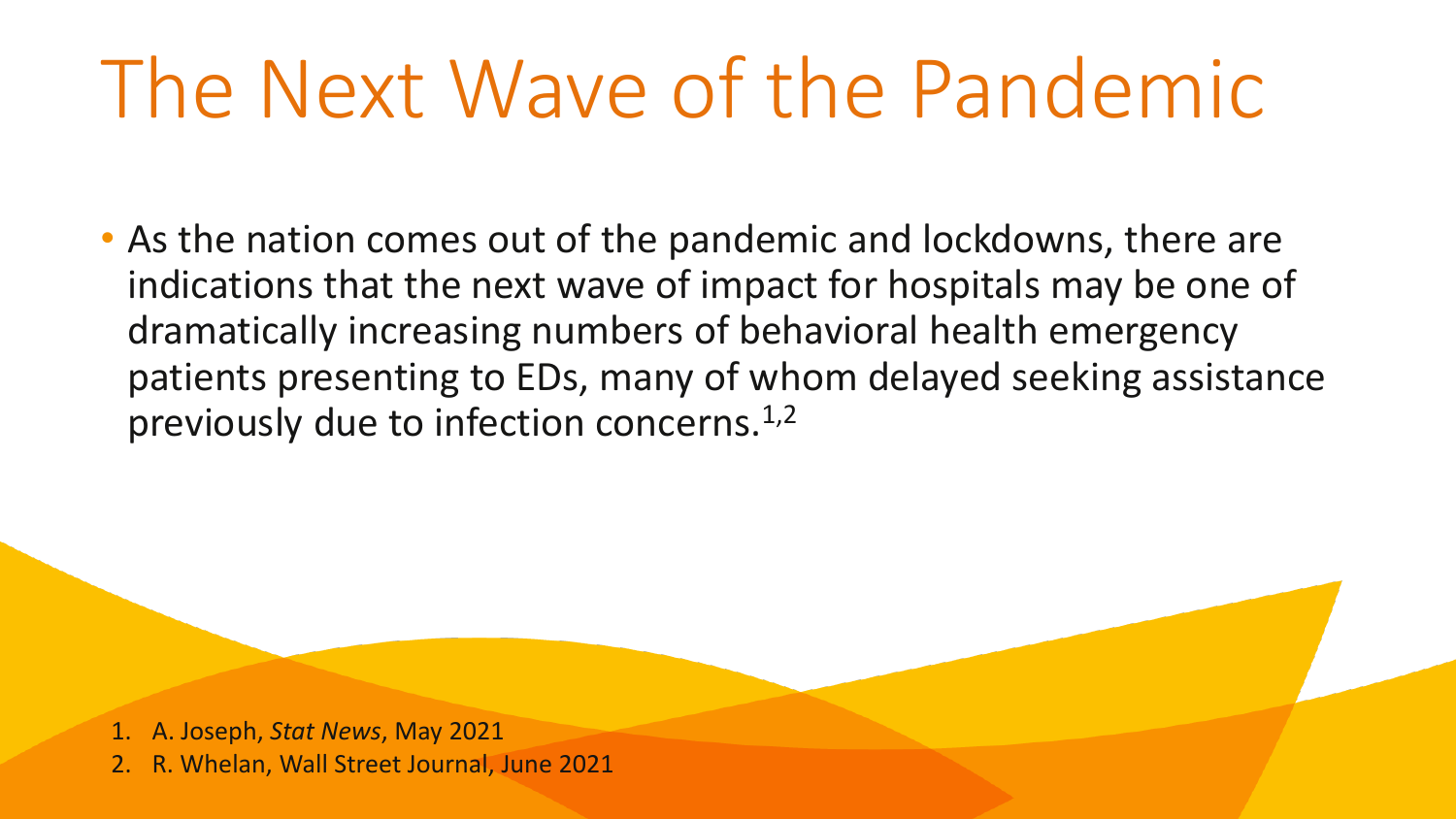### Making Positive Change

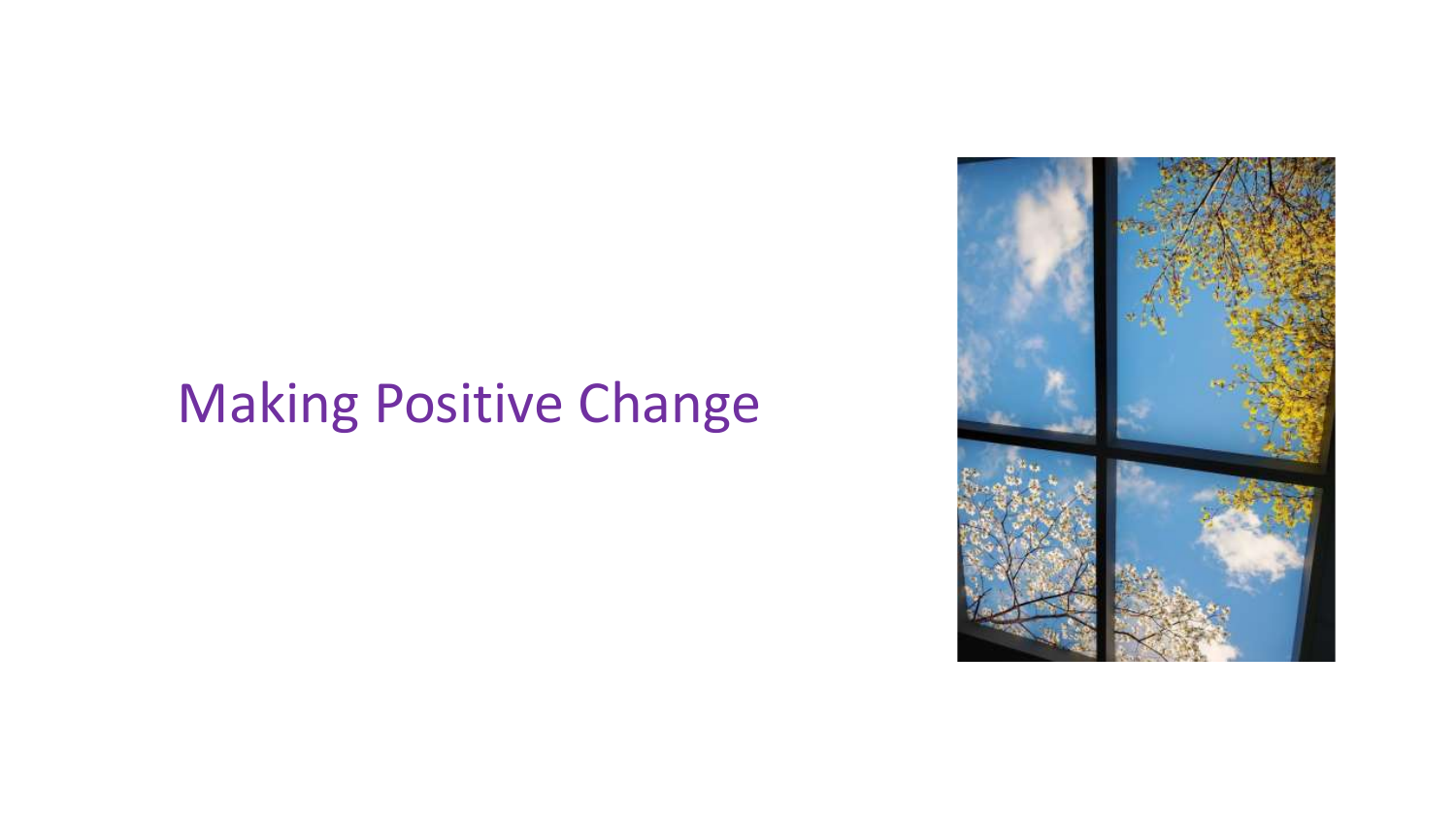## *'Zeller's Six Goals' of Emergency Psychiatric Care*



- Exclude medical etiologies of symptoms and ensure medical stability
- Rapidly stabilize the acute crisis
- Avoid coercion
- Treat in the least restrictive setting
- Form a therapeutic alliance
- Formulate an appropriate disposition and aftercare plan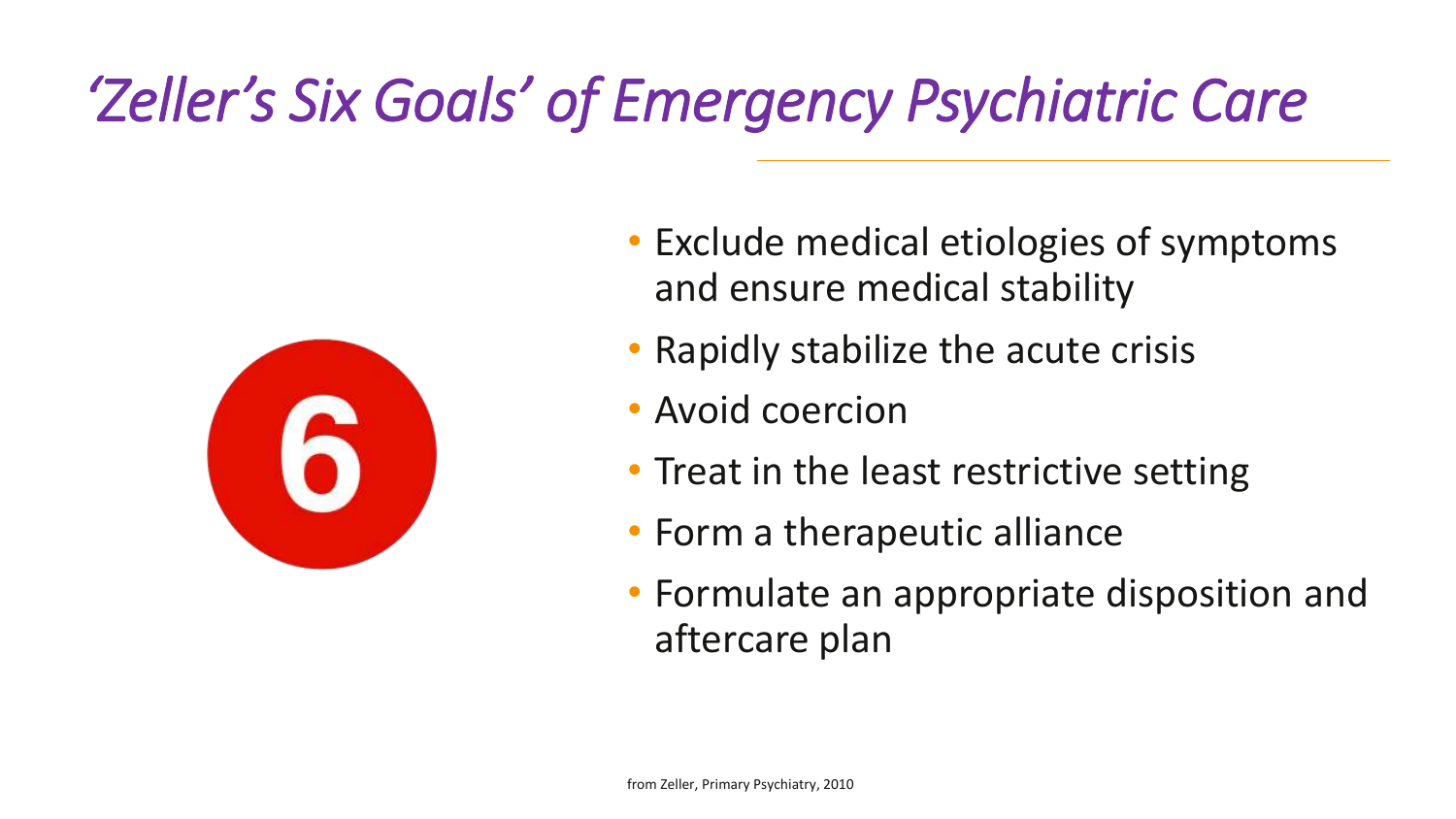## EmPATH units

### **Em**ergency **P**sychiatric **A**ssessment **T**reatment **H**ealing

Research shows that 75% or more of severe psychiatric emergencies can be **stabilized within 24 hours** 

#### **What makes the EmPATH Approach Different?**

- Designated destination for all medically-cleared patients in crisis prior to determination of disposition or IP admission; not viewed as an alternative destination but *THE* destination
- Designed and staffed to treat all emergency psychiatric patients philosophy of "no exclusion"
- Immediate patient evaluation and treatment by a psychiatrist, constant observation and re-evaluation
- Provides a calming, healing, comfortable setting completely distinct from the Medical ED
- Wellness and Recovery-oriented approach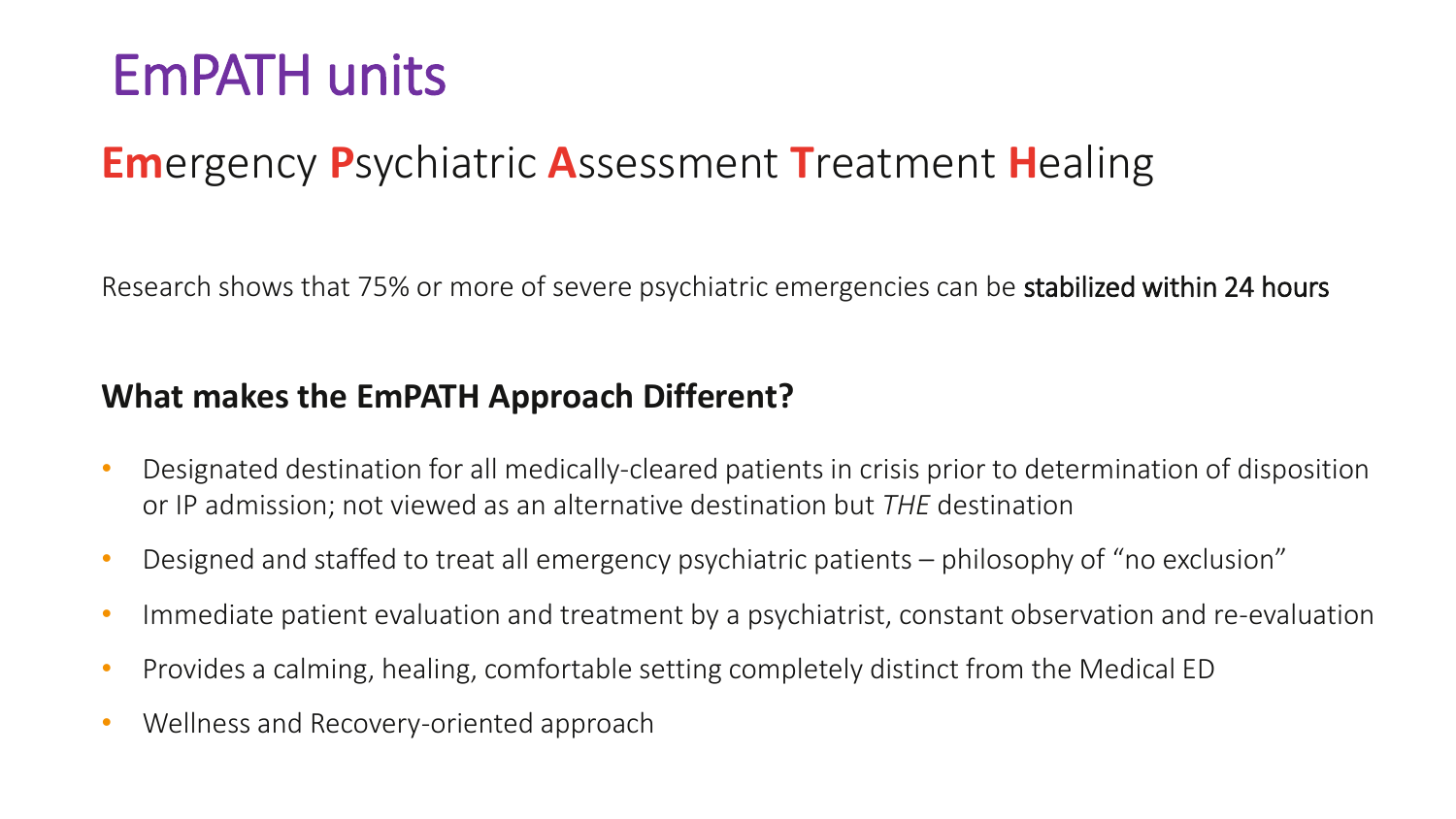## Physical Space Design

Calming, healing environment that prioritizes safety and freedom

#### **Large, open 'milieu' space**

where patients can be together in the same room – high ceilings and ambient light, soothing decor

#### **Designed to facilitate**

socialization, discussion, interaction and therapy

#### **Per chair model**

outfitted with fold-flat recliners

#### **Space recommendation**

80 sq. ft. total per patient, which includes 40 sq. ft. patient area around each recliner

#### **Open nursing station w/instant access to staff**

No 'bulletproof glass fishbowl' separate from the patients

#### **Voluntary Calming Rooms**

Avoids locked seclusion rooms or restraints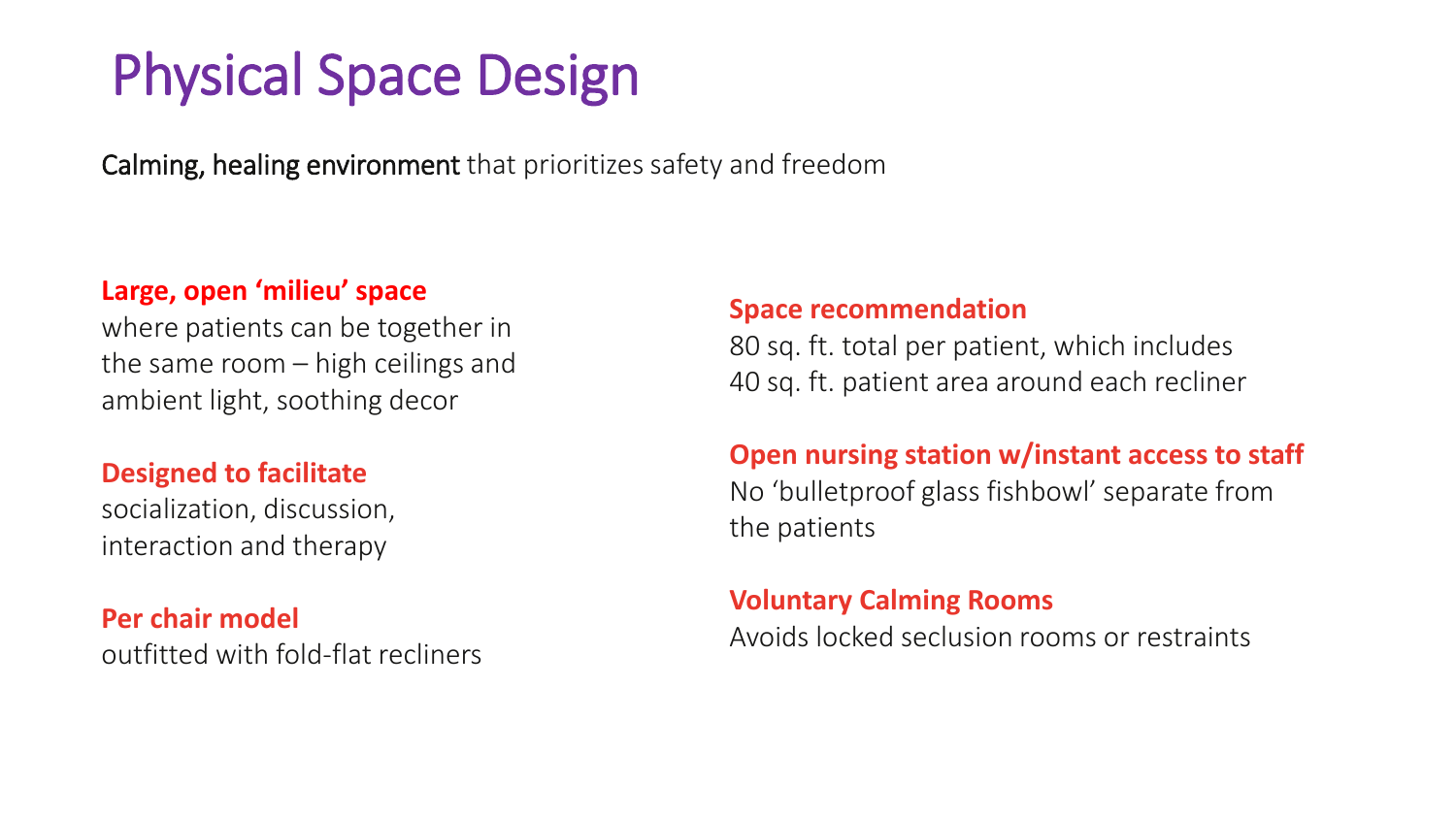## A Calming, Comfortable Environment



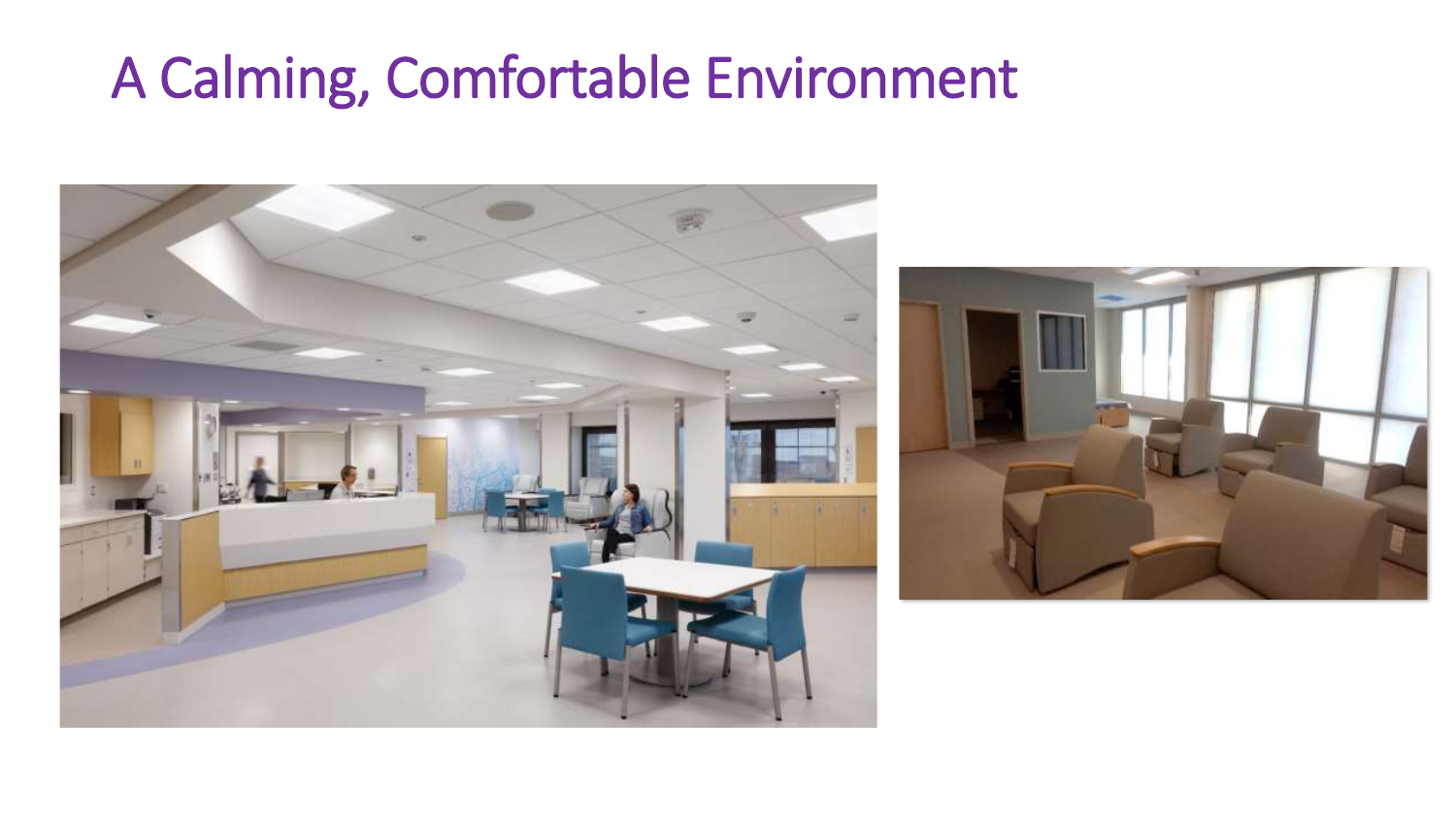## Patient Benefits

**Trauma-informed Unit,** a homelike care setting different from a chaotic ED; relaxation, movement, recreation encouraged

**Multi-disciplinary Treatment Team** involved from arrival to disposition

#### **Rapid Evaluation by**

**Psychiatrists, ensuring care** integration with comprehensive care plan development

#### **Calming Environment**

that best meets patients' needs, can serve themselves snacks, beverages, linens

#### **Constant Observation &**

**Re-evaluation** leads to much higher diversion from hospitalization

#### **Restraint Elimination** Typically far less than 1%

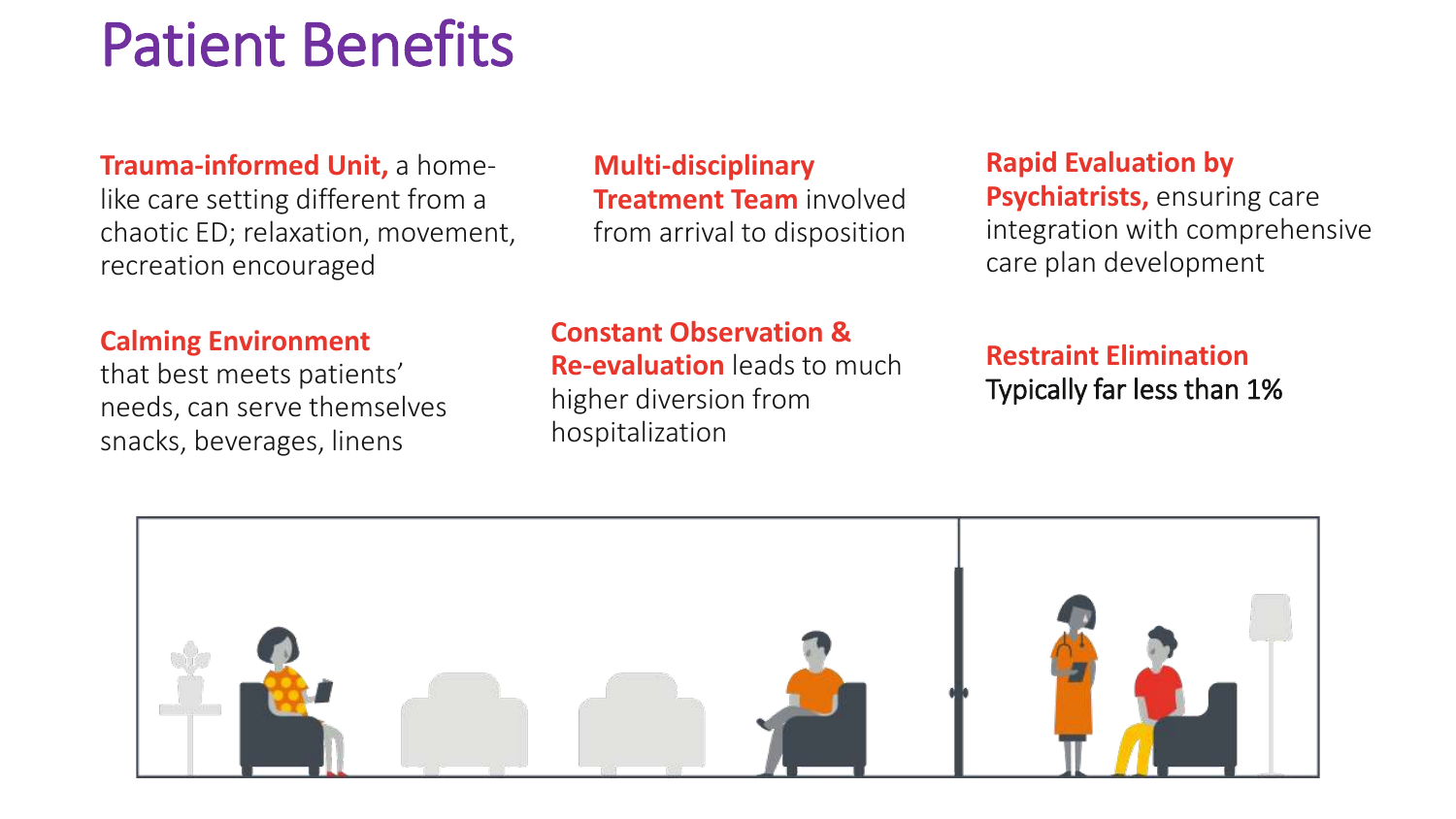## Hospital Benefits

#### **EMTALA-Compliant**

for both voluntary and involuntary mental health crises

#### **ED Capacity Creation**

Alleviate volume pressure in the ED and reduce psychiatric holds and boarding

#### **Reimbursement Options**

Among CMS and private payers

#### **Eliminate Unnecessary Admissions**

if you have a BHU and reduce payer denials

#### **Cost-Effective Implementation**

by remodeling available, unused hospital spaces